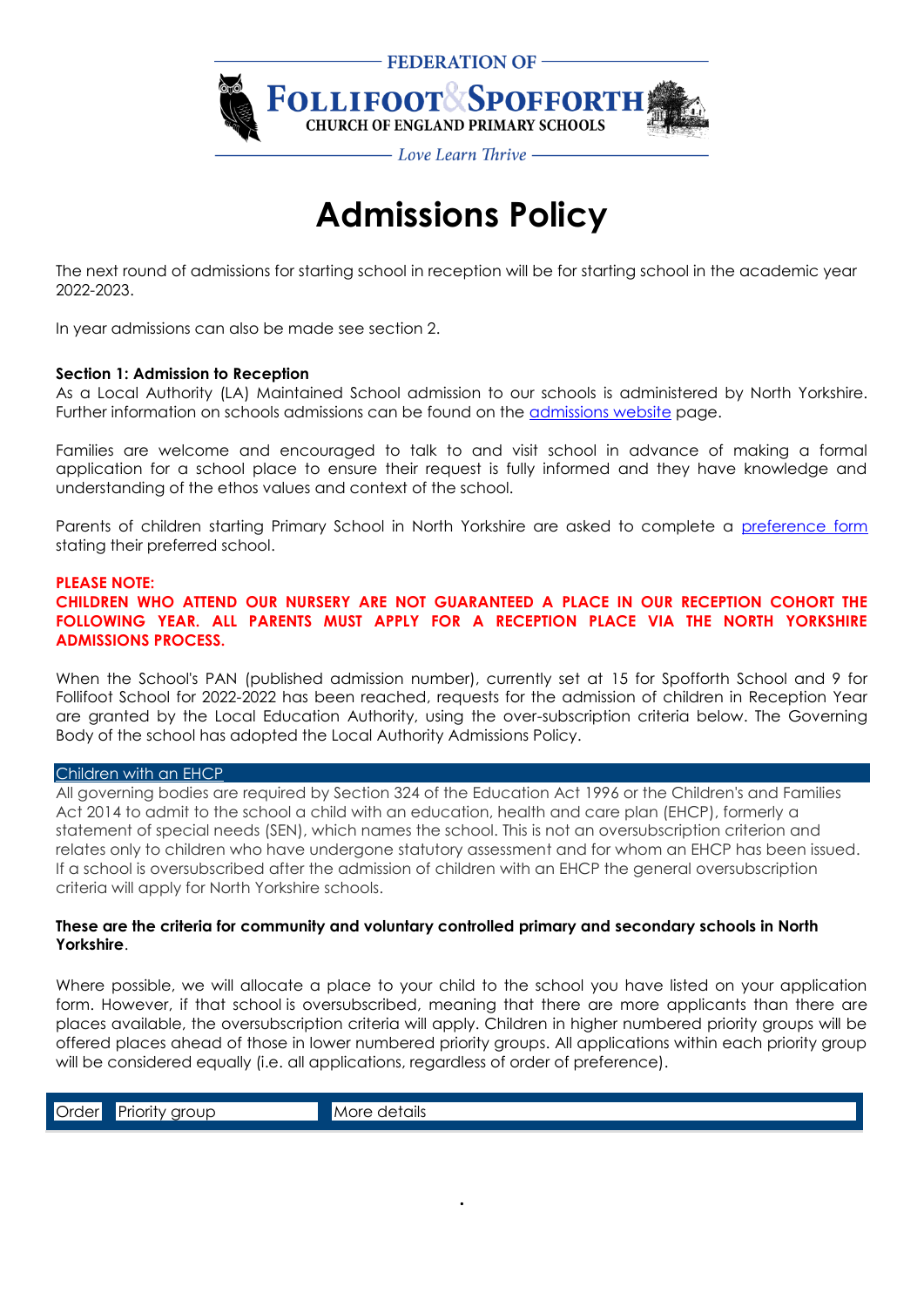| Order          | <b>Priority group</b>                                                                                                                             | More details                                                                                                                                                                                                                                                                                                                                                                                                                                                                                                                                                                                                                                                                                                                                                                                                                                                                                                                                |
|----------------|---------------------------------------------------------------------------------------------------------------------------------------------------|---------------------------------------------------------------------------------------------------------------------------------------------------------------------------------------------------------------------------------------------------------------------------------------------------------------------------------------------------------------------------------------------------------------------------------------------------------------------------------------------------------------------------------------------------------------------------------------------------------------------------------------------------------------------------------------------------------------------------------------------------------------------------------------------------------------------------------------------------------------------------------------------------------------------------------------------|
|                | Looked after children and<br>all previously looked after<br>children for whom the<br>school<br>has<br>been<br>expressed<br>as<br>a<br>preference. | This applies to all looked-after children, including those who are in<br>the care of another local authority or being provided with<br>accommodation by a local authority in the exercise of their social<br>services function at the time of making an application.<br>Previously looked after children are children who were looked after,<br>but ceased to be so because they were adopted or became<br>subject to a child arrangement order or special guardianship order.<br>In the case of previously looked after children, a copy of the relevant<br>documentation will be required in support of the application. This<br>includes children who were adopted under the Adoption Act 1976<br>and children who were adopted under the Adopted & Children's<br>Act 2002. Child Arrangements Orders replace residence orders and<br>any residence order in force prior to 22 April 2014 is deemed to be a<br>Child Arrangements Order. |
| $\overline{2}$ | Children who appear to                                                                                                                            | A child is regarded as being in state care outside of England if they                                                                                                                                                                                                                                                                                                                                                                                                                                                                                                                                                                                                                                                                                                                                                                                                                                                                       |
|                | the Admissions Authority<br>to have been in state<br>care outside of England<br>and cease to be in state<br>care as a result of being<br>adopted. | were accommodated by a public authority, a religious organisation<br>or any another provider of care whose sole purpose is to benefit<br>society.                                                                                                                                                                                                                                                                                                                                                                                                                                                                                                                                                                                                                                                                                                                                                                                           |
| 3              | Children<br>authority<br>the<br>considers<br>have<br>special<br>social or medical reasons<br>for admission.                                       | We will only consider applications on social or medical grounds if<br>they are supported by a professional recommendation from a<br>doctor, social worker, or other appropriate professional. The<br>supporting evidence should set out the particular social or medical<br>reason(s) why the school in question is the most suitable school and<br>the difficulties that would be caused if the child had to attend<br>another school. Panels of professionally qualified people will consider<br>all applications made under priority group 2. Find more information<br>here.                                                                                                                                                                                                                                                                                                                                                             |
| 4              | Children living within the<br>Оf<br>the<br>normal<br>area<br>school.                                                                              | Find out about catchment areas here.                                                                                                                                                                                                                                                                                                                                                                                                                                                                                                                                                                                                                                                                                                                                                                                                                                                                                                        |
|                |                                                                                                                                                   | If a school is oversubscribed, priority will be given to a sibling at that<br>school in the September of the younger sibling's entry, and then to<br>those living nearest the school.                                                                                                                                                                                                                                                                                                                                                                                                                                                                                                                                                                                                                                                                                                                                                       |
|                |                                                                                                                                                   | In all cases, "sibling" refers to brother or sister, half-brother or half-<br>sister, step brother or step sister, or the child of a parent / carer's<br>partner, where the child for the school places sought is living at the<br>same family unit and at the same address as the "sibling".                                                                                                                                                                                                                                                                                                                                                                                                                                                                                                                                                                                                                                               |
| 5              | Children living outside the<br>Оf<br>normal<br>the<br>area<br>school.                                                                             | If a school is oversubscribed, priority will be given to a sibling at that<br>school in the September of the younger sibling's entry, and then to<br>those living nearest the school.                                                                                                                                                                                                                                                                                                                                                                                                                                                                                                                                                                                                                                                                                                                                                       |
|                |                                                                                                                                                   | In all cases, "sibling" refers to brother or sister, half-brother or half-<br>sister, step brother or step sister, or the child of a parent / carer's<br>partner, where the child for the school places sought is living at the<br>same family unit and at the same address as the "sibling".                                                                                                                                                                                                                                                                                                                                                                                                                                                                                                                                                                                                                                               |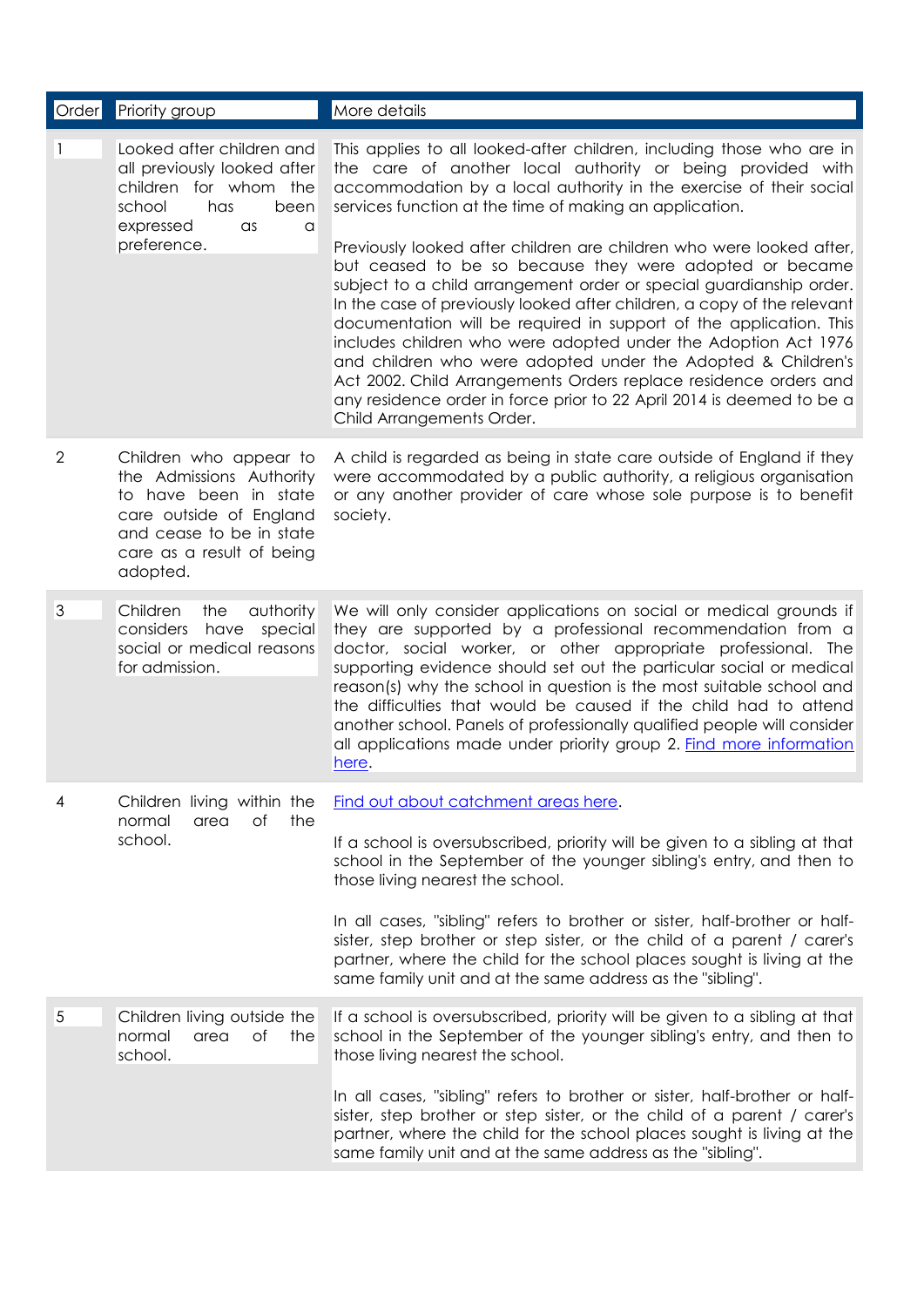Children in higher numbered priority groups will be offered places ahead of those in lower numbered priority groups. All applications within each priority group will be considered equally (i.e. all applications, regardless of order of preference).

# **Tie break**

If there are not enough places for all the children in one of these priority groups, we will give priority first to those with a sibling at the school in September 2020 ( in all cases sibling refers to brother or sister, half brother or sister, adopted brother or sister, step brother or sister, or the child of the parent / carer's partner where the child for whom the school place is sought is living in the same family unit at the same address as that sibling ) and then to those living nearest the school.

If within a priority group there are not enough places for all those with a sibling at the school in September 2020, we will give priority to those children with a sibling living nearest the school.

All distance measurements are based on the nearest route recognised by our electronic mapping system from a child's home address to school. The measurement is made from a fixed point within the dwelling, as identified by Ordnance Survey, to the nearest school entrance using footpaths and roads. The routes measured to determine the allocation of school places will be those recognised by the electronic mapping system used by the admissions team.

A home address means the place where your child lives permanently for most of the time. If the residency [of your child is split between both parents,](https://www.northyorks.gov.uk/special-circumstances-school-admissions) we consider the home address to be the address where the child lives for the majority of the week (Monday to Friday). Parents will be required to complete and return a split residency form detailing the split.

If the distance tie-break is not sufficient to distinguish between applicants in a particular priority group a random allocation will be used.

Please note: if you preference a school other than your catchment area school, you will be responsible for [transporting your child to that school,](https://www.northyorks.gov.uk/school-transport-reception-year-11-children) together with any associated costs, for the duration of their time at their school.

Please note: if you preference a school other than your catchment area school, you will be responsible for transporting your child to that school, together with any associated costs, for the duration of their time at their school.

## **Deferred applications for infants**

Admission authorities must provide for the admission of all children in the September following their fourth birthday.

Parents offered a place in reception for their child have a right to defer the date their child is admitted, or to take the place up part-time, until the child reaches compulsory school age. Places cannot be deferred beyond the beginning of the final term of the school year for which the offer was made. Children reach compulsory school age on the prescribed day following their fifth birthday (or on their fifth birthday if it falls on a prescribed day). The prescribed days are 31 August, 31 December and 31 March.

## **Admission of children outside their normal age group**

The school admission code states that 'Parents may seek a place for their child outside of their normal age group, for example, if the child is gifted and talented or has experienced problems such as ill health. In addition, the parents of a summer born child may choose not to send that child to school until the September following their fifth birthday and may request that they are admitted out of their normal age group - to reception rather than year 1.'

When such a request is made, the local authority will make a decision on the basis of the circumstances of the case and in the best interests of the child concerned, taking into account the views of the head teacher and any supporting evidence provided by the parent. This will include taking account of the parent's views; information about the child's academic, social and emotional development; where relevant, their medical history and the views of a medical professional; whether they have previously been educated out of their normal age group; and whether they may naturally have fallen into a lower age group if it were not for being born prematurely. The local authority will notify parents in writing of the outcome of their request setting out the reasons for their decision. Parents have a statutory right to appeal against the refusal of a place at a school for which they have applied. This right does not apply if they are offered a place at the school but it is not in their preferred age group.